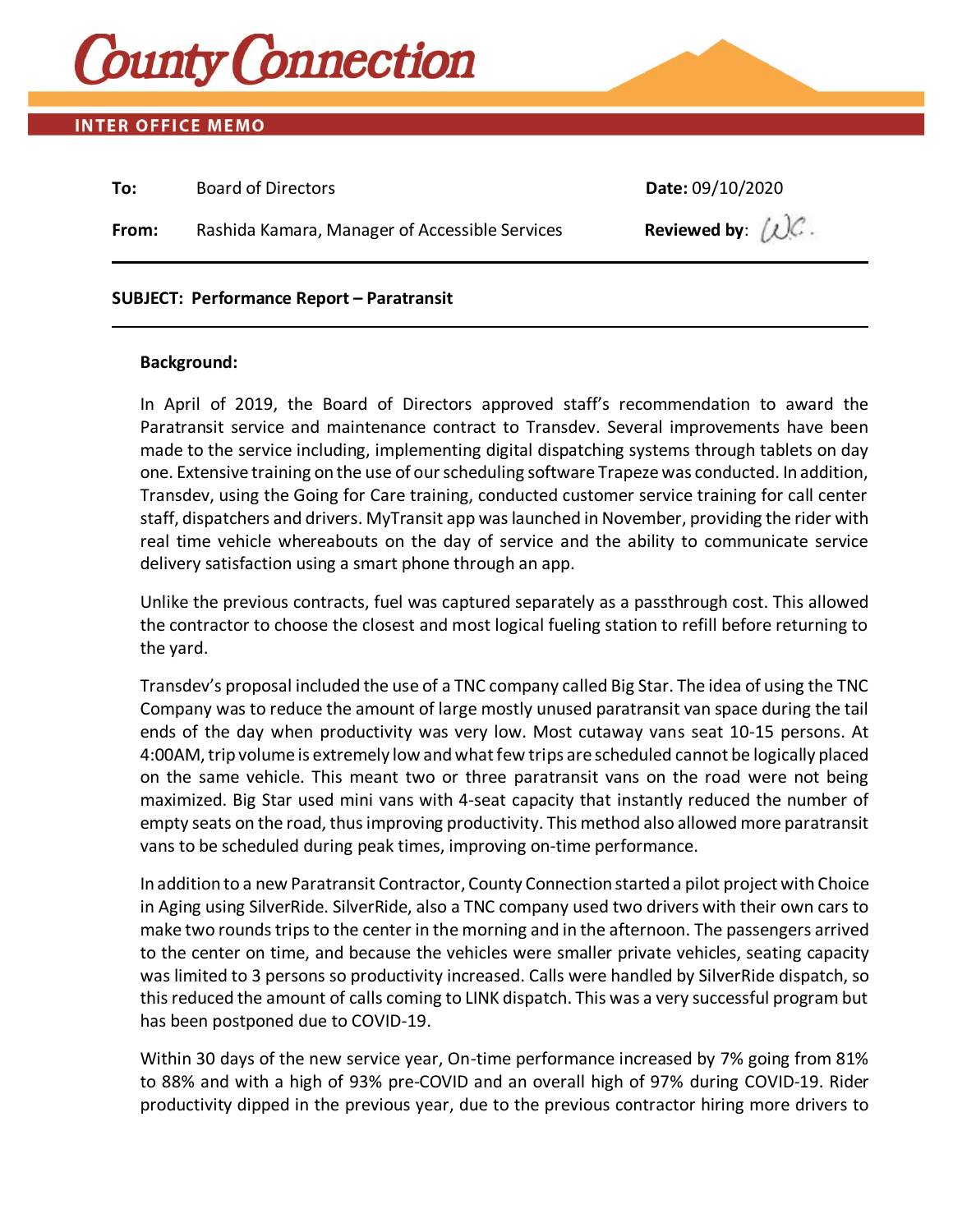combat the on-time performance issues. In July 2019, when the Transdev took over the contract, productivity dropped from 1.77 to 1.27 but quickly saw an increase and finally hitting 2.00 in January, which was sustained for two months in a row earning the contractor a \$2,500 incentive, for the first time.

LINK ridership for FY20 was 113,553 compared to 152,606 in FY19. This sharp decrease represents a 25.5% loss of ridership due to COVID-19 and the Shelter in Place order originally issued by the Governor of California in March 2020. Essential trips represent 90% of trips taken, which means medical appointments or grocery pick-ups. As a result of COVID-19, LINK now participates in other transportation service modes, including Meals on Wheels, where we have delivered over 11,000 meals, Food Bank program, of which we have delivered 177 boxes of food, School lunches, of which we have delivered over 800 lunches to students in the Mt. Diablo School district and COVID positive patients for the County Health Department, of which we have delivered over 150 passengers.

## **Financial Implications:**

Staff anticipated a 6% increase in paratransit cost. This was before the release of the RFP. When proposals where submitted it was clear that the overall increase in Paratransit cost would be closer to 10%. Staff expected to spend almost \$7M in total cost. As a result of the COVID, pandemic, such cost increases did not materialize, but Paratransit faced other cost concerns. Fare collections ceased on both fixed route and Paratransit during the pandemic. Transit agencies including County Connection have collected CARES Act funding to subsidize the cost of our transit operations and keep service moving forward. As the COVID-19 drags on, staff will continue to evaluate the cost of operating service with social distancing measures and the inability to meet the productivity goals that drive down the cost of Paratransit.

## **Attachments:**

Year FY19/20 MOP

Year End Paratransit Statistics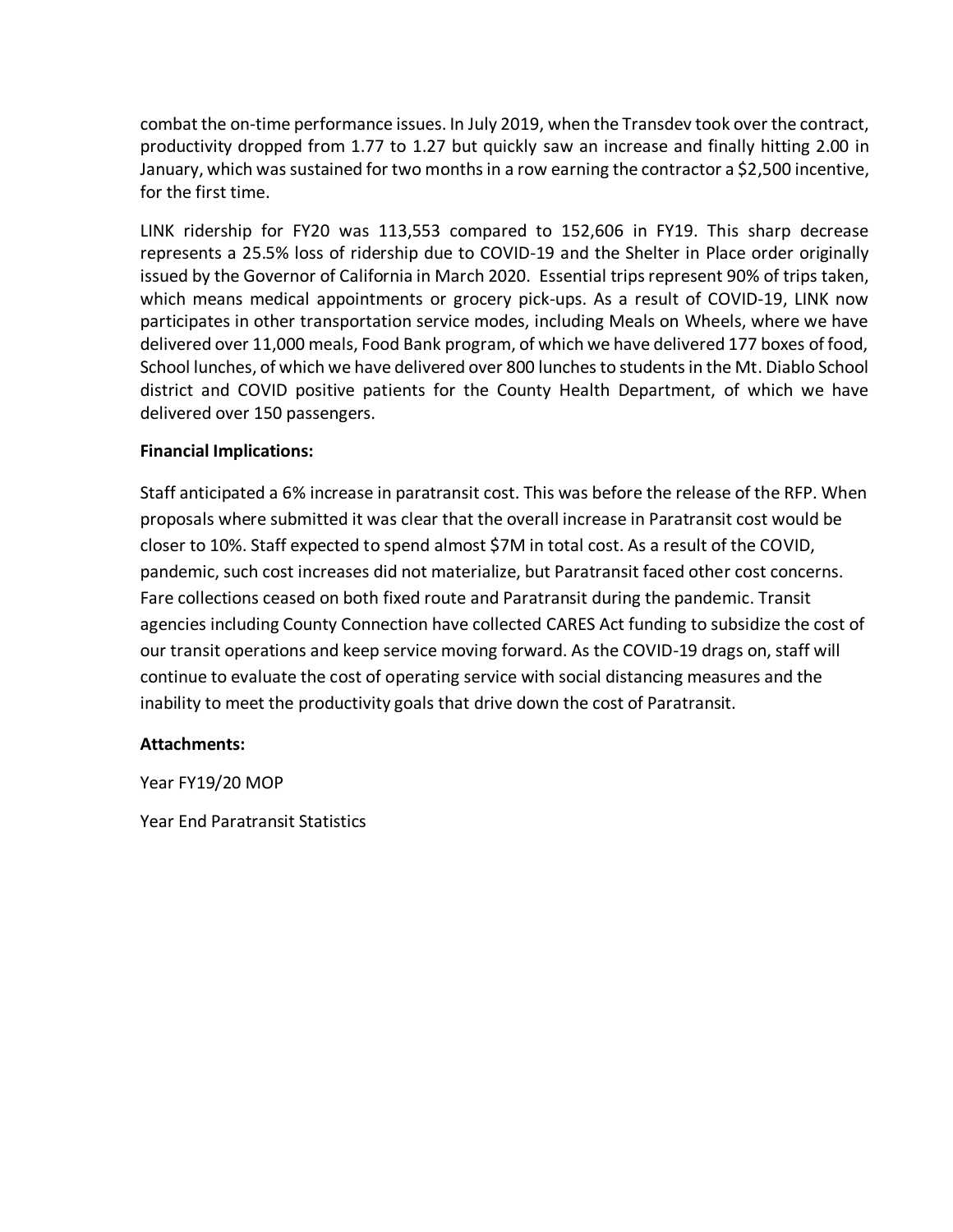**CCCTA PARATRANSIT** 

Performance Report: 6/01 through 6/30/2020

|          | <b>LINK and BART Statistics</b>                                                                                                          | FY 19/20<br>June | Variance<br>from Goal | FY 18/19<br>June | 19/20<br>YTD     | FY 18/19<br><b>YTD</b> |  |
|----------|------------------------------------------------------------------------------------------------------------------------------------------|------------------|-----------------------|------------------|------------------|------------------------|--|
|          | <b>Ridership Statistics</b>                                                                                                              |                  |                       |                  |                  |                        |  |
| 1        | <b>ADA Passengers</b>                                                                                                                    | 2,372            |                       | 10,354           | 101,231          | 138,734                |  |
| 2        | Companions                                                                                                                               | 14               |                       | 79               | 542              | 703                    |  |
| 3        | *Personal Care Assistants                                                                                                                | 277              |                       | 1136             | 8,038            | 13,169                 |  |
| 4        | <b>SilverRide Pilot</b>                                                                                                                  | $\Omega$         |                       | 342              | 3,744            | 342                    |  |
| 5        | <b>Total Passengers</b>                                                                                                                  | 2,663            |                       | 11,911           | 113,555          |                        |  |
|          | <b>Scheduling Statistics</b>                                                                                                             |                  |                       |                  |                  | 152,948                |  |
|          |                                                                                                                                          |                  |                       |                  |                  |                        |  |
| 6        | Total Number of No Shows & Late Cancels                                                                                                  | 479              |                       | 2,043            | 11.543           | 36,366                 |  |
| 7        | <b>SilverRide Pilot No Shows &amp; Late Cancels</b>                                                                                      | $\Omega$         |                       |                  | 749              | 18                     |  |
| 8        | <b>Total number of Cancellations</b>                                                                                                     | 365              |                       | 1,952            | 7,775            | 35,042                 |  |
| 9        | <b>Same Day Trips</b>                                                                                                                    | 118              |                       | 139              | 1,880            | 1764                   |  |
| 10<br>11 | <b>Denial Trips</b>                                                                                                                      | -                |                       | $\blacksquare$   |                  |                        |  |
|          | Go Backs/ Re-scheduled                                                                                                                   | $\vert 4 \vert$  |                       |                  | 290              |                        |  |
|          | <b>Standard Goals, Productivity Standard Goal = 2.0; Incentive</b><br>Goal 2.0 + 92% OTP; Ratio of Revenue Hours to Service Hours<br>83% |                  |                       |                  |                  |                        |  |
| 12       | <b>Revenue Hours</b>                                                                                                                     | 2,382.80         |                       | 5,657.00         | 55,392.70        | 79,565.00              |  |
| 13       | ADA Passengers per RVHr.                                                                                                                 | 1.19             |                       | 1.83             | 1.65             | 1.92                   |  |
| 14       | Average Trip Length (miles)                                                                                                              | 8.21             |                       | 9.10             | 10.95            | 9.70                   |  |
| 15       | <b>Average Ride Duration (minutes)</b>                                                                                                   | 10.75            |                       | 27.08            | 30.65            | 31.50                  |  |
| 16       | <b>Total Cost per ADA Passenger</b>                                                                                                      | \$<br>171.51     |                       |                  | \$<br>85.53      | 41.16                  |  |
| 17       | *Service Miles                                                                                                                           | 31,296.00        |                       | 105,239.00       | 1,017,246.46     | 1,475,793.00           |  |
| 18       | <b>Billable Service Hours</b>                                                                                                            | 5,993.86         |                       | 7,064.00         | 85,393.35        | 101,256.00             |  |
| 19       | <b>SilverRide Pilot Cost</b>                                                                                                             | \$               |                       | \$12,180.00      | \$<br>127,228.00 | \$12,180.00            |  |
| 20       | <b>LINK &amp; BART Fuel Cost</b>                                                                                                         | \$22,025.17      |                       |                  | \$<br>546,738.86 |                        |  |
| 21       | <b>Total Cost</b>                                                                                                                        | \$456,731.35     |                       | \$417,149.35     | \$4,262,744.41   | \$6,296,163.52         |  |
|          | <b>On Time Performance</b><br><b>Standard Goal = 90%; Incentive Goal = 92%</b>                                                           |                  |                       |                  |                  |                        |  |
|          | 22 Percent on-time                                                                                                                       | 95.60%           |                       | 81%              | 90.90%           | 79%                    |  |
| 23       | <b>SilverRide Pilot OTP</b>                                                                                                              | 0%               |                       |                  | 99%              |                        |  |
| 24       | Arrived 15-29 minutes past window                                                                                                        | 20               |                       |                  | 1687             |                        |  |
| 25       | Arrived 30-59 minutes past window                                                                                                        | 5                |                       |                  | 805              |                        |  |
| 26       | Arrived 60 minutes past window                                                                                                           | 13               |                       |                  | 117              |                        |  |
| 27       | <b>Total Missed Trips</b>                                                                                                                | $\Omega$         |                       |                  | 170              |                        |  |
| 28       | <b>Transfer Trips</b>                                                                                                                    | 277              |                       | 923              | 10,477           | 12,659                 |  |
|          | <b>Customer Service</b>                                                                                                                  |                  |                       |                  |                  |                        |  |
|          | <b>Complaint Standard Goal = 2/1,000 passengers</b>                                                                                      |                  |                       |                  |                  |                        |  |
| 29       | <b>Total Complaints</b>                                                                                                                  | 0                |                       | 5                | 43               | 146                    |  |
|          | 30 Timeliness                                                                                                                            | 0                |                       |                  | 20               |                        |  |
| 31       | <b>Driver Complaints</b>                                                                                                                 | $\overline{0}$   |                       |                  | 19               |                        |  |
| 32       | <b>Equipment / Vehicle</b>                                                                                                               | $\Omega$         |                       |                  | 0                |                        |  |
| 33       | <b>Scheduling/Staff Skill</b>                                                                                                            | $\overline{0}$   |                       |                  | $\overline{2}$   |                        |  |
| 34       | Commendations                                                                                                                            | $\Omega$         |                       | 0                | 12               | 8                      |  |
|          | 35 Ave. wait time in Queue for reservation                                                                                               | 0.25             |                       |                  | 0.69             |                        |  |
| 36       | Ave. wait time in Queue for customer service                                                                                             | 0.22             |                       |                  | 0.59             |                        |  |
|          | <b>Safety &amp; Maintenance</b><br>Accident Standard Goal = .5/100.000 miles; Roadcall<br>Standard Goal = 4/100,000 miles                |                  |                       |                  |                  |                        |  |
| 37       | Total accidents per 100,000 miles                                                                                                        | $\overline{0}$   |                       | 0                | $6 \overline{6}$ | 8                      |  |
| 38       | Roadcalls per 100,000 miles                                                                                                              | $\mathbf{0}$     |                       | $\overline{0}$   | 12               | 26                     |  |
| 39       | <b>Eligibility Statistics</b>                                                                                                            |                  |                       |                  |                  |                        |  |
| 40       | *Total ADA Riders in Data Base                                                                                                           | 2,457            |                       | 2,395            | 2,526            | 2,443                  |  |
| 41       | *Total Certification Determinations                                                                                                      | 91               |                       | 124              | 1,169            | 867                    |  |
| 42       | *Initial Denials                                                                                                                         | 0                |                       | $\Omega$         | 7                | 10                     |  |
| 43       | *Denials Reversed                                                                                                                        | 0                |                       | $\overline{0}$   | $\mathbf{1}$     | 1                      |  |

\* Number of PCA is currently being audited.

\* Farebox information included in Fare Recon Report.

\* YTD ADA Passenger Cost is not based on the Total Cost

\*Service Hours are Pre and Post Covid-19 Billable Definition

\*Service Miles are for ADA only

 $\mathbf{r}$ Transdev G.M.: Jaluza